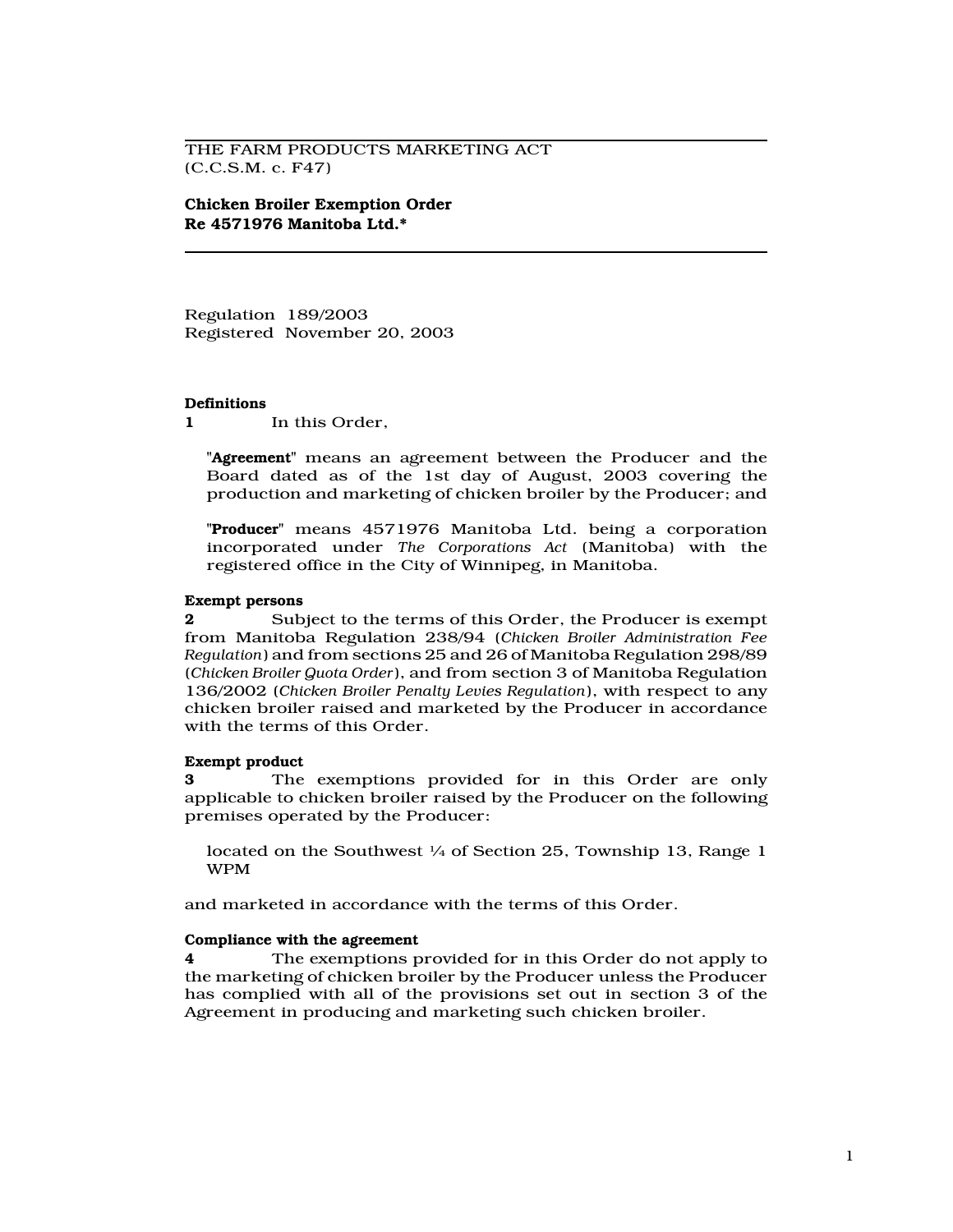\*This order is made under the Manitoba Chicken Broiler Producers' Marketing Plan Regulation, Manitoba Regulation 241/87 R and is Order No. 3, 2003 of Manitoba Chicken Producers.